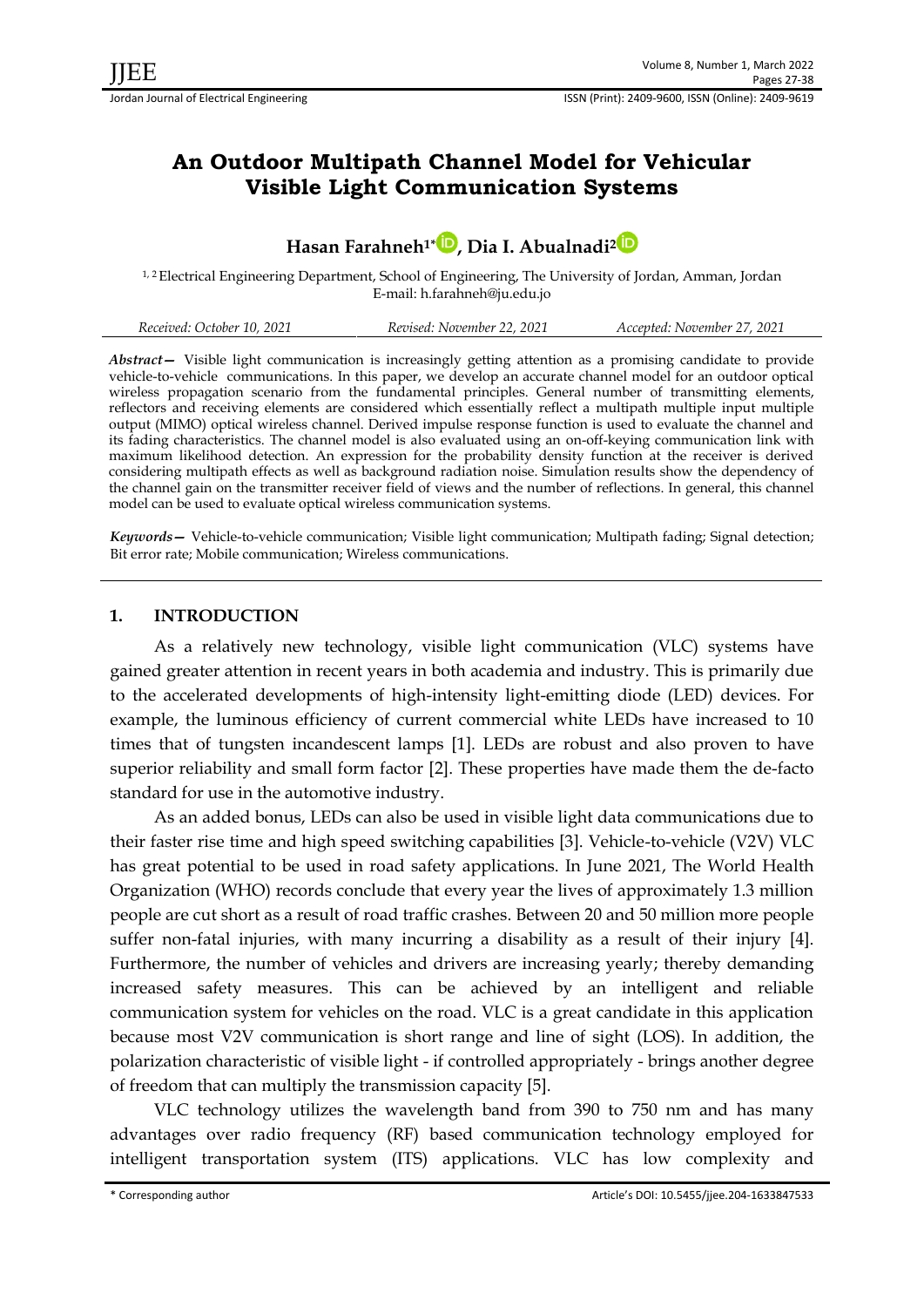implementation cost, especially since LED lamps are already installed in vehicles, traffic lights and street lights. Since LEDs exhibit highly directional LOS propagation characteristics, high accuracy positioning can be achieved. VLC based positioning technology can reduce the positioning error to tens of centimeters, which is more accurate than RF based positioning technology [6]. An RF based system experiences undesirable packet collisions and longer delays as well as poor packet reception rate during high demand hours, or during an increased vehicle density since RF signal propagation is unconfined. However, VLC technology can alleviate this limitation due to its directional propagation that limits receiving signals only from neighboring vehicles. This will effectively have impact on the safety, as well as reducing signal jamming [7, 8].

However, accurate VLC channel models are necessary for better system design. Modeling an outdoor V2V channel is a difficult task due to widely varying propagation characteristics that depend on meteorological conditions, mobility, scatterers, etc. In the literature, most of the optical wireless work is focused on indoor channel modeling, while there is little work on outdoor multipath mobile V2V channel for the VLC systems. In [9], authors introduced a new model for V2V communication system using visible light technology, while in [10], authors presented a hybrid modulation schemes for data transmission improvement for the VLC system. In [11], authors discussed and proposed a new method to overcome the effect of sunlight irradiance in VLC links used for V2V communication. They proposed K-Nearest Neighbor (KNN), a machine learning-based adaptive filter, to combat the effects of solar irradiance. The authers in [12] introduced VLC for inexpensive V2V using off the shelf LEDs and photo diodes (PDs). Although there are quite a few researches in the field of outdoor VLC application, the majority of research focuses on the indoor VLC applications for many challenges as will be mentioned briefly. It's a well-known fact that 47% of the total solar irradiance falls within the visible light frequency band of the spectrum. The main meteorological conditions in network locations determine the level of sunlight. Therefore, the major challenge of the outdoor VLC system is the strong influence of the ambient-light noise because of sunlight. Sunlight represents unmodulated sources, that can be received at an average power much larger than the desired signal, even when optical filtering is employed. However, the noise due to the solar irradiance and other surrounding light sources, is a major concern that degrades the performance of the VLC system in outdoor application in terms of signal to noise ratio (SNR) and bit error rate (BER). Also, due to the nature of the visible light spectrum, shadowing is a significant issue especially over short distances and small field of views (FOVs). This can seriously impair communications in both quasi-stationary indoor and fast varying outdoor V2V environments. However, by employing transmitters with a wide FOV as well as effectively utilizing the diffraction phenomenon of the light, the issues caused by shadowing can be alleviated. Note it is much better to implement diffuse transmitters which radiate the light over a wide solid angle, which does not have as severe pointing and shadowing problems when compared to point-to-point links. The diffused transmitter does not need to be aimed directly at the receiver since the radiated optical waves reflect from multiple surfaces.

In this paper, we derive an accurate closed form expression for the VLC channel in outdoor conditions considering multiple transmitters, multiple receivers and multiple reflectors (MIMO VLC). We also consider the polarization change in each reflection. An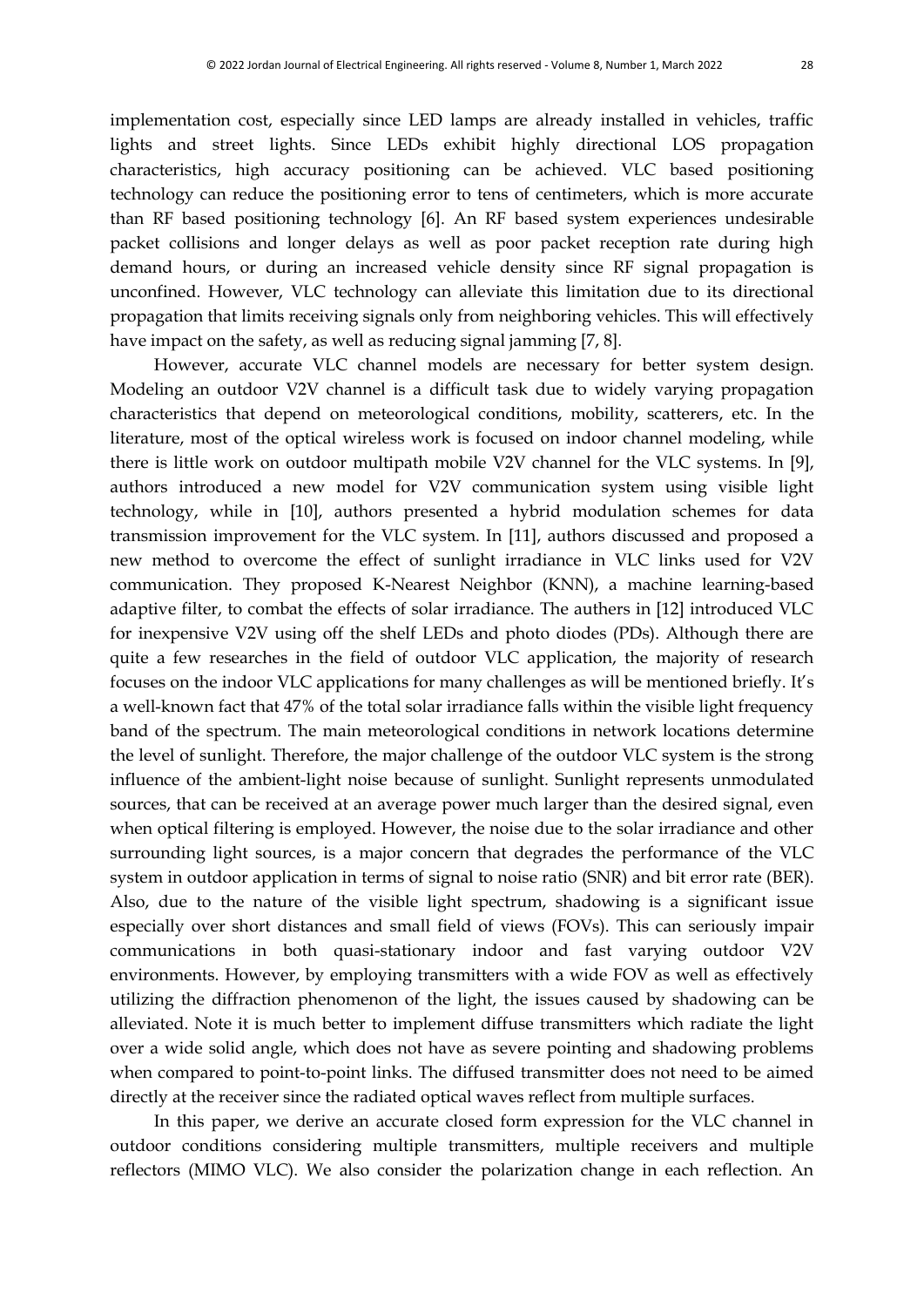expression for the impulse response is derived which completely describes the MIMO VLC channel with its multipath effects. We consider on-off-keying (OOK) intensity modulation at the transmitter and direct detection at the receiver side including photo detector noise variance. OOK modulation scheme is considered in this work because its modulation has already standardized for transmission of data in VLC technology. Also, it was observed that OOK outperformed the frequency-shift keying (FSK) modulation in terms of cost, BER and the simplicity of the circuit. This actually shows that by making use of OOK modulation in VLC, one can save money and can transmit information efficiently [13]. Simulation using different channel parameters reveals useful insight as shown in Table 1.

The rest of this paper is organized as follows: section 2 discusses the channel model, then in section 3, the complete channel response has been derived, where in section 4, signal detection has been discussed as well as a multipath mitigation technique. Section 5 provides final simulation results using Matlab*TM* and a final analysis of our results and models are provided in section 6.

## **2. CHANNEL MODEL**

There has been very limited research on mobile VLC especially in vehicular applications. Our proposed topic provides a novel unified approach applied to the environment shown in Fig. 1. The communication between two vehicles can be considered as a MIMO model.



Fig. 1. VLC V2V communication link with multipath components.

Hence, the channel can be decomposed into various transfer matrices relevant to the V2V VLC environment. The authors in [14] derived an expression for the indoor channel but assumed each reflector to be of equal area. Moreover, they did not consider light polarization, as light undergoes polarization shifts when it is reflected on a surface. In this work, we adopt the same approach and modify it for outdoor applications. However, we assume the areas of the different reflectors to be unequal; also, we consider polarization alterations for VLC due to reflections. Note that transfer function between any two points can be decomposed into four essential components. Suppose there are *J* number of sources, *N*  reflecting surface elements and *M* number of receivers; then, the four components are: the transfer function between a source and reflectors  $F_{J^*N}$ ; the transfer function between reflectors  $\phi_{N\times N}$ ; the transfer function between reflector and the receiver  $G_{N\times M}$ ; and the direct transfer function between source and receiver *D<sup>J</sup>*×*<sup>M</sup>*. This scenario is depicted in Fig. 2.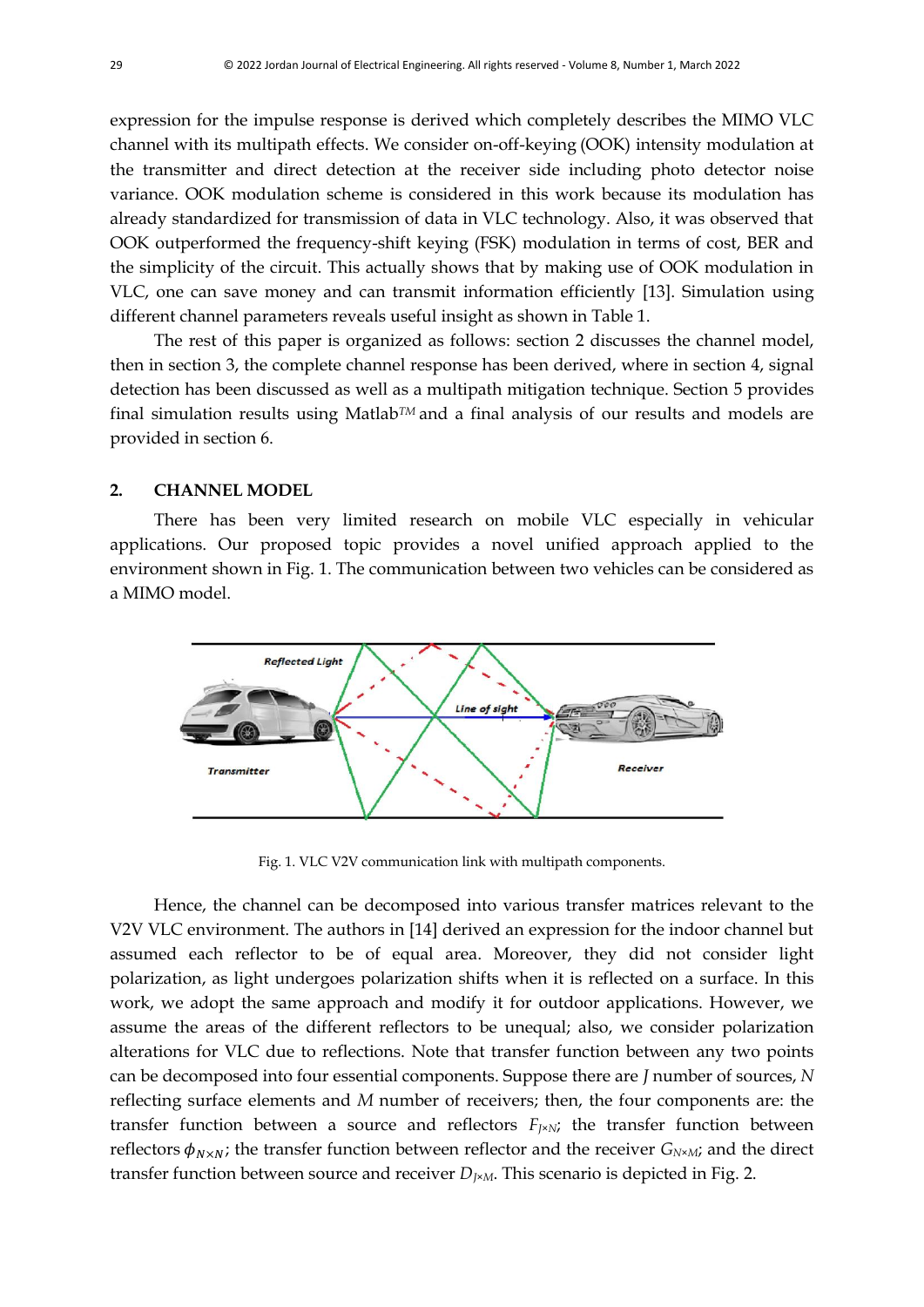

Fig. 2. Block diagram of V2V VLC channel.

## **2.1. Source Profile:**  $F_{I \times N}$

$$
F_{J\times N} = \begin{bmatrix} f_{11} & f_{12} & \dots & f_{1N} \\ f_{21} & f_{22} & \dots & f_{2N} \\ \vdots & \vdots & \ddots & \vdots \\ f_{J1} & f_{J2} & \dots & f_{JN} \end{bmatrix}
$$

Each entry of the matrix *fsk* is the transfer function between a source *s* and element *k*  and can be written as [9]:

$$
f_{sk} = \frac{\left(\frac{n+1}{2\pi}\right)\cos^{n}(\phi_{sk})\cos(\theta_{sk})A_k}{R_{sk}^2} \delta\left(t - \frac{R_{sk}}{c}\right)u\left(\frac{\pi}{2} - \theta_{sk}\right) \tag{1}
$$

where *n* is the Lambertian order of the source,  $\varphi_{sk}$  is the emitting angle from source *s* to element  $k$ ,  $\theta_{sk}$  is the incident angle from source *s* to element  $k$ ,  $R_{sk}$  is the distance between source *s* and element *k*,  $A_k$  is the area of the element *k*, *c* is speed of light, and *u*(.) is the unit step function.

#### **2.2. Environment Matrix:**  $\Phi_{N \times N}$

The transfer function between reflectors  $\Phi_{N \times N}$  is an *N* by *N* matrix. Considering up to n reflections, it is expressed in matrix form as [9]:

$$
\Phi_{N \times N} = \begin{cases} I_{N \times N} + \Psi_{N \times N} + \Psi_{N \times N}^{2} + \dots + \Psi_{N \times N}^{n-1} & n \ge 2 \\ I_{N \times N} & n = 1 \end{cases}
$$

where  $I_{N\times N}$  is the *N* by *N* identity matrix and  $\Psi_{N\times N}$  is given by [9]:

$$
\Psi_{N\times N} = \begin{bmatrix} \psi_{11} & \psi_{12} & \dots & \psi_{1N} \\ \psi_{21} & \psi_{22} & \dots & \psi_{2N} \\ \vdots & \vdots & \ddots & \vdots \\ \psi_{N1} & \psi_{N2} & \dots & \psi_{NN} \end{bmatrix}
$$

Here,  $\psi_{ik}$  represents the transfer function between two reflecting elements *i* and *k* and is stated as [9]:

$$
\psi_{ik} = \begin{cases}\n0 & i = k \\
\frac{\rho_i \cos(\phi_{ik}) \cos(\theta_{ik}) A_k}{\pi R_{ik}^2} \delta\left(t - \frac{R_{ik}}{c}\right) u\left(\frac{\pi}{2} - \theta_{ik}\right) & i \neq k\n\end{cases}
$$

where  $\rho_i$  is the reflection coefficient of element *i*,  $\phi_{ik}$  is the emitting angle from element *i* to element *k*,  $\theta_{ik}$  is the incident angle from element *i* to element *k* and  $R_{ik}$  is the distance between element *i* and element *k*. This is clarified in Fig. 3.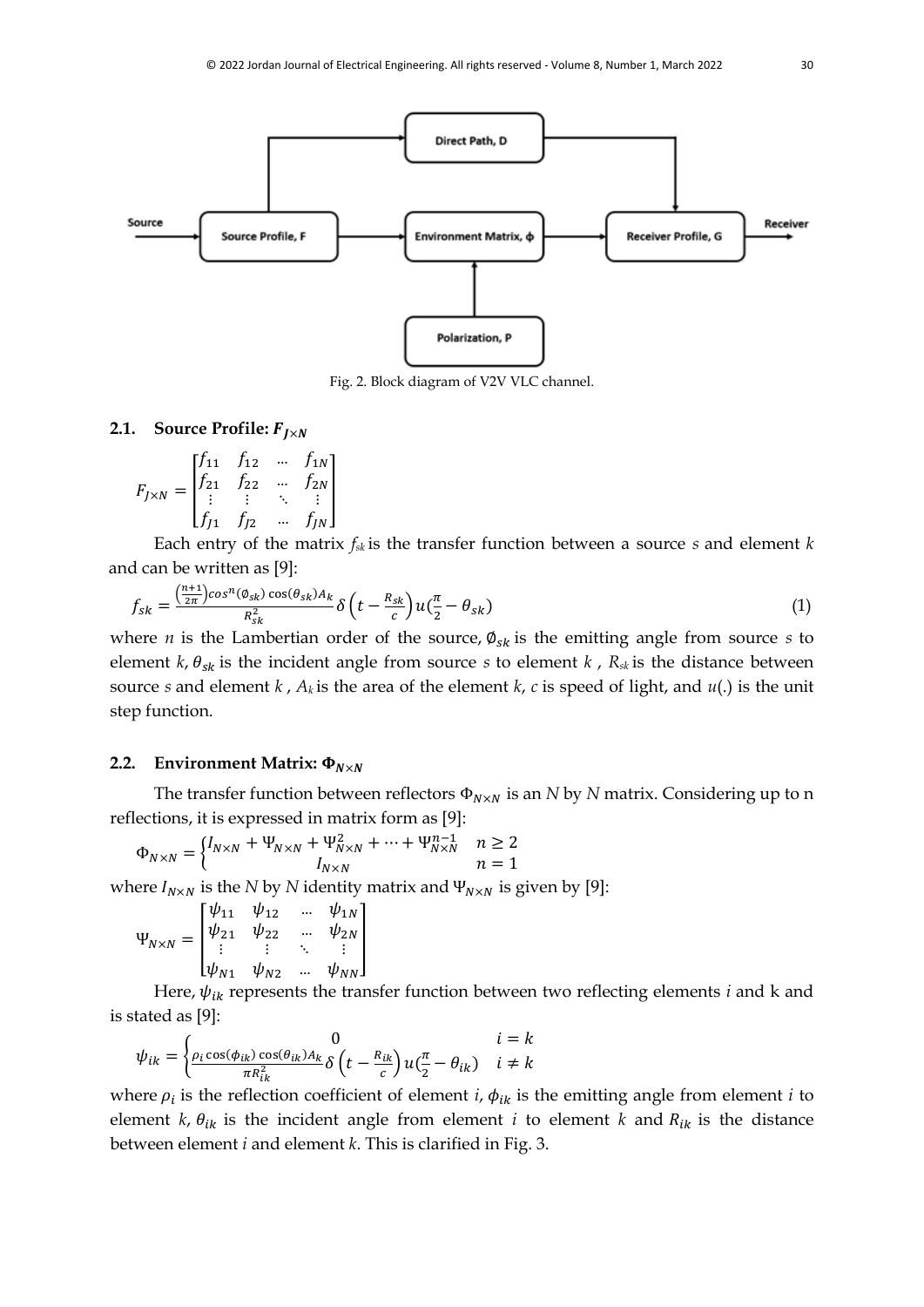

Fig. 3. Emitting and incident angles and other related parameters.

#### **2.3. Polarization**

When an optical signal is reflected on a solid surface, the amplitude or phase of the reflected light wave will be modified by the reflector. In general, the light wave which is an electromagnetic (EM) wave travels in the positive direction along the z-axis with regard to time. Its polarization will be perpendicular to the direction od propagation (in the x-y plane). In a noncoherent light source such as the LED, the polarization will be arbitrarily varied in the x-y plane.

Once incident upon a foreign media, the direction of polarization changes. This effect can be described by an *N* by *N* matrix,  $P_{N \times N}$ ,

$$
P_{N\times N} = \begin{bmatrix} p_{11} & p_{12} & \dots & p_{1N} \\ p_{21} & p_{22} & \dots & p_{2N} \\ \dots & \vdots & \ddots & \vdots \\ p_{N1} & p_{N2} & \dots & p_{NN} \end{bmatrix}
$$

According to the Malus law,  $p_{ij} = cos^2(\alpha_{ij})$  and  $\alpha_{ij}$  is the transmission axis rotation angle [15].

#### **2.4.** Receiver Profile:  $G_{N \times M}$

The transfer function between the reflectors and the receiver  $G_{N \times M}$  is an *N* by *M* matrix. It is represented as [9]:

$$
G_{N \times M} = \begin{bmatrix} g_{11} & g_{12} & \dots & g_{1M} \\ g_{21} & g_{22} & \dots & g_{2M} \\ \dots & \vdots & \ddots & \vdots \\ g_{N1} & g_{N2} & \dots & g_{NM} \end{bmatrix}
$$

The entry  $g_{ir}$  is the transfer function from element *i* to receiver *r*. It can be given by [9]:

$$
g_{ir} = \frac{\rho_i \cos(\phi_{ir}) \cos(\theta_{ir}) A_r}{\pi R_{ir}^2} \delta\left(t - \frac{R_{ir}}{c}\right) u(FOV_r - \theta_{ir})
$$
\n(2)

where  $\phi_{ir}$  is the emitting angle from the element *i* to receiver *r*,  $\theta_{ir}$  is the incident angle from the element *i* to receiver *r*,  $R_{ir}$  is the distance between element *i* and receiver *r*,  $A_r$  is the area of the receiver and  $FOV_r$  is the field of view of the receiver  $r$ .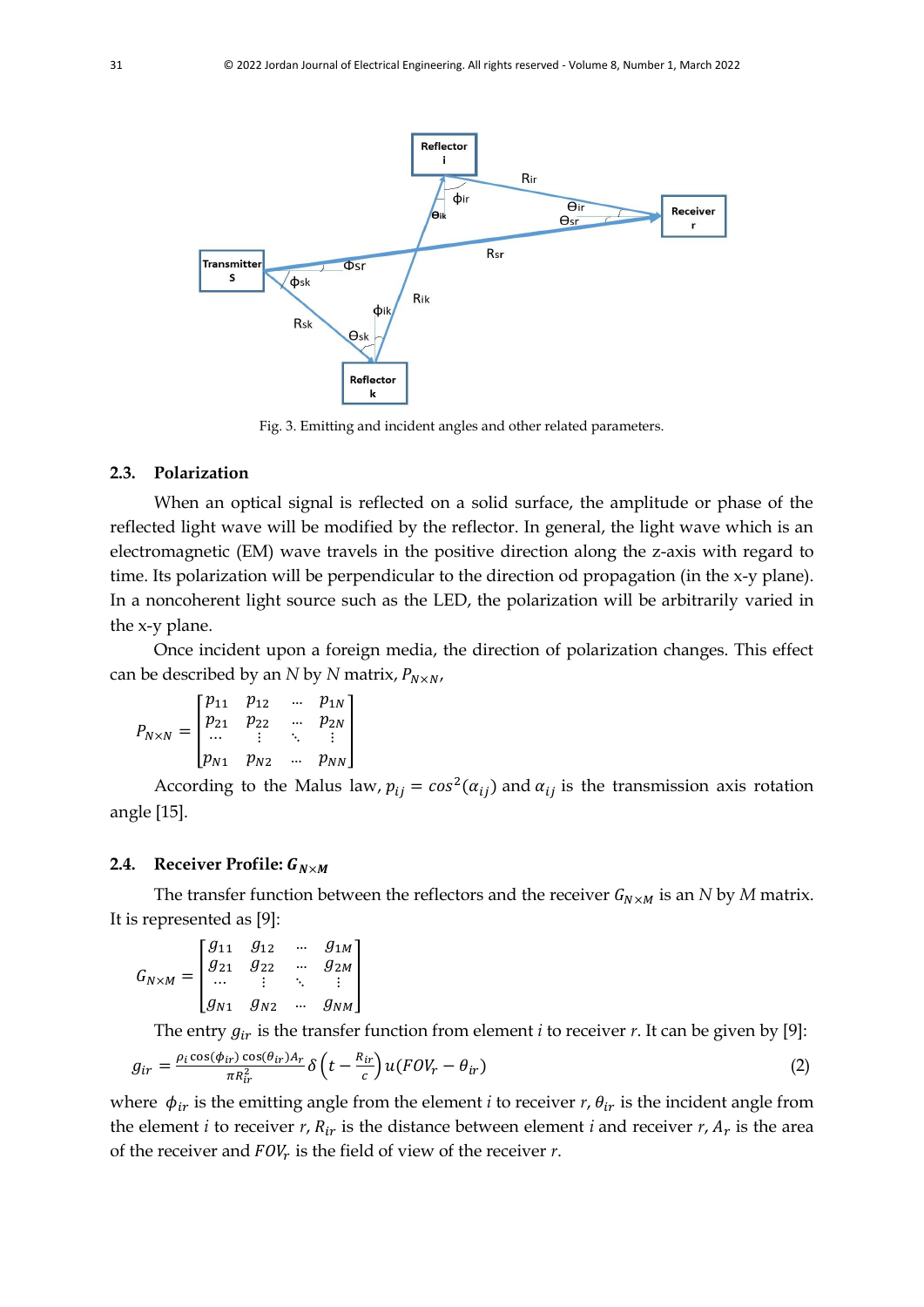#### **2.5.** Direct Response Matrix:  $D_{I \times M}$

The direct (LOS) matrix  $D_{I \times M}$  is a *J* by *M* matrix. It is represented as:

$$
D_{J \times M} = \begin{bmatrix} d_{11} & d_{12} & \dots & d_{1M} \\ d_{21} & d_{22} & \dots & d_{2M} \\ \dots & \vdots & \ddots & \vdots \\ d_{J1} & d_{J2} & \dots & d_{JM} \end{bmatrix}
$$

The entry  $d_{sr}$  is the transfer function from the source *s* to the receiver *r*. given as [9]:

$$
d_{sr} = \frac{\left(\frac{n+1}{2\pi}\right)\cos^{n}(\phi_{sr})\cos(\theta_{sr})A_r}{R_{sr}^2} \delta\left(t - \frac{R_{sr}}{c}\right)u(FOV_r - \theta_{sr})
$$
\n(3)

where *n* is the Lambertian order of the source,  $\phi_{sr}$  is the emitting angle from source *s* to receiver  $r, \theta_{sr}$  is the incident angle from source *s* to receiver  $r, R_{sr}$  is the distance between source *s* to receiver *r*.

## **2.6. Total Response Matrix:**  $H_{i \times M}$

The total impulse response matrix of the MIMO system, illustrated in Fig. 2, is given by:

$$
H = D_{J \times M} + F_{J \times N} * ((\Phi_{N \times N})(P_{N \times N})) * G_{N \times M}
$$
  
where \* represents the convolution sign. (4)

## **3. COMPLETE CHANNEL IMPULSE RESPONSE**

Many factors can affect the V2V channel. V2V scenarios can be classified as large spatial scale (LSS), moderate spatial scale (MSS), and small spatial scale (SSS) depending on the transmitter-receiver distance. Due to the unique feature of V2V environments, the vehicular traffic density (VTD) also significantly affects the channel statistics, especially for MSS and SSS scenarios. In general, as the Tx-Rx distance decreases, the VTD impact increases. Directions of motion of the transmitter and receiver also affect channel statistics. The double-directional time-variant complex impulse response of a V2V channel can be modeled as the superposition of *L* resolvable paths or taps, where *L* is the total number of paths including the direct path,

$$
h(t,\tau,\Omega_T-\Omega_R)=\sum_{l=1}^L h_l(t)\delta(\tau-\tau_l(t))\delta(\Omega_T-\Omega_{lT}(t))\delta(\Omega_R-\Omega_{lR}(t))
$$
\n(5)

where  $\tau_l(t)$ ,  $\Omega_{lT}(t)$ ,  $\Omega_{lR}(t)$  represents the excess delay, direction of departure (DoD) and direction of arrival (DoA) of the *l<sup>th</sup>* resolvable path at time *t*, respectively,  $h_l(t)$  denotes the complex fading envelope of the *l th* resolvable path and can be calculated from Eq. (6). The expected formula for the impulse response will be in the form [16]:

$$
h_l(t) \sum_{i=1}^L a_l(t) e^{j\theta_{\text{TI}}(t)} e^{j\theta_{\text{RI}}(t)} \tag{6}
$$

where  $\theta_{\text{TI}}(t)$  and  $\theta_{\text{RI}}(t)$  denote the DoD and DoA of the *l<sup>th</sup>* path, respectively;  $a_l(t)$  is the complex envelope.

## **4. SIGNAL TRANSMISSION AND DETECTION**

The optical wireless communication system over a multipath scattering channel is shown in Fig. 4. Here we consider a simple On-Off Keying scheme because our main objective is to evaluate the multipath channel model we just derived.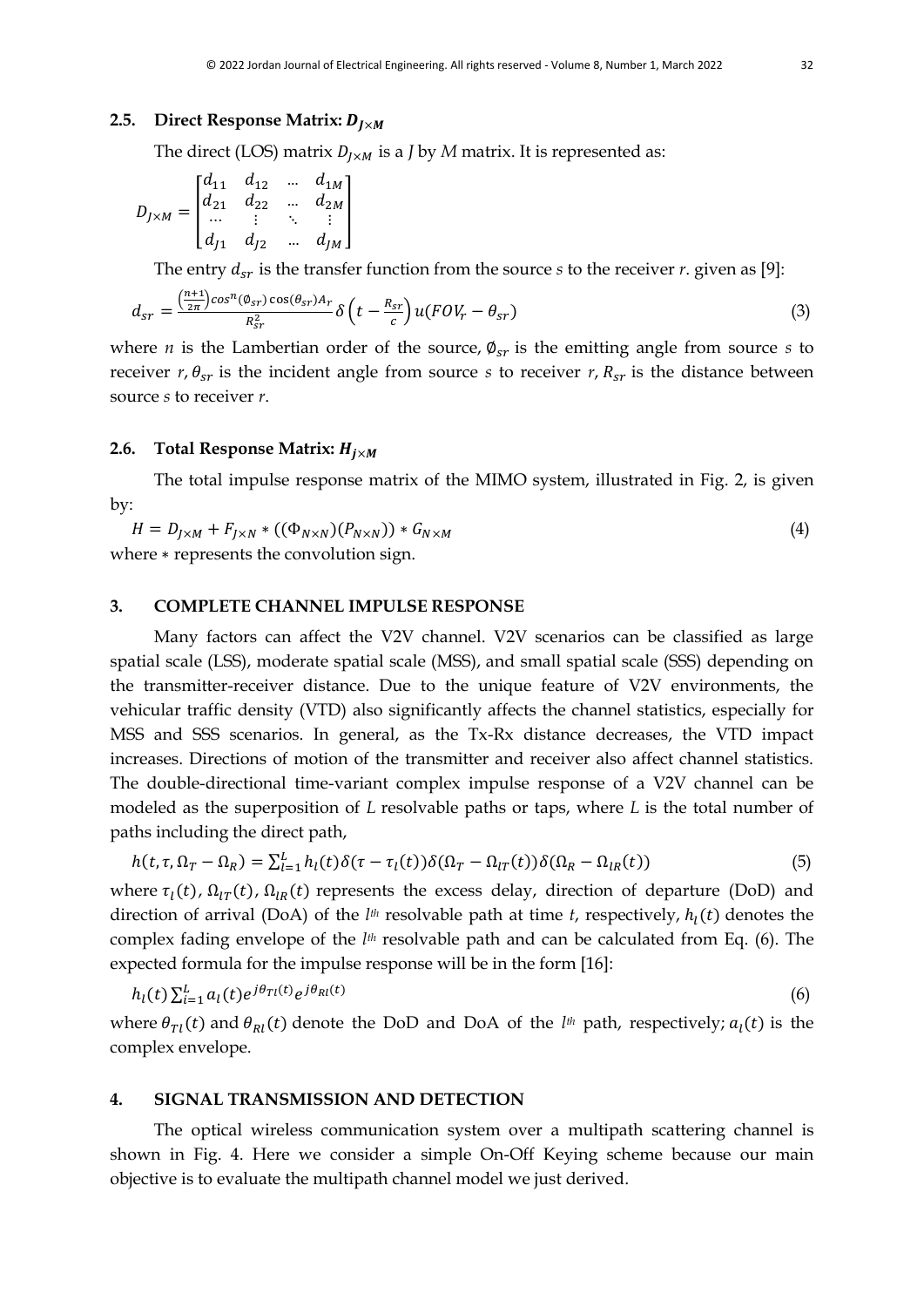

Fig. 4. The non-line-of-sight (NLOS) optical wireless scattering communication.

#### **4.1. Mitigating Channel Multipath Effects at the Transmitter**

In order to mitigate multipath effects, we propose a zero padding (ZP) scheme for each data symbol with a guard interval which corresponds to the maximum path delay [17]. When the ZP technique is applied, a guard interval is appended prior to the transmission of individual symbols as illustrated in Fig. 5. The proposed ZP algorithm is based on the following operations that apply the previously derived channel transfer matrices in sections 2.1 - 2.5. The total time taken by the signal to travel from the transmitter to the receiver, via reflectors is considered for setting the symbol guard interval. Since it's a time varying environment, the guard interval is conditioned on the element's and scatterer's respective time delays and their variations.



Fig. 5. Schematics of guard and symbol periods with ZP.

Let  $\tau$  be the path delay

$$
\tau = \frac{R}{c} T_G = \max \begin{Bmatrix} \tau_{s,k} | \min\{F_{J \times N}\} \\ \tau_{i,k} | \min\{\Psi_{N \times N}\} \\ \tau_{i,r} | \min\{G_{N \times M}\} \\ \tau_{s,r} | \min\{D_{J \times M}\} \end{Bmatrix} \tag{7}
$$

where  $T_G$ , R and c are the guard period, distance and speed of light, respectively. The guard period  $T_G$  must be selected accounting for the maximum path delay over all path elements. Although ZP is generally considered as a bandwidth deficient schemes in a VLC environment, it's unlikely to hinder system performance.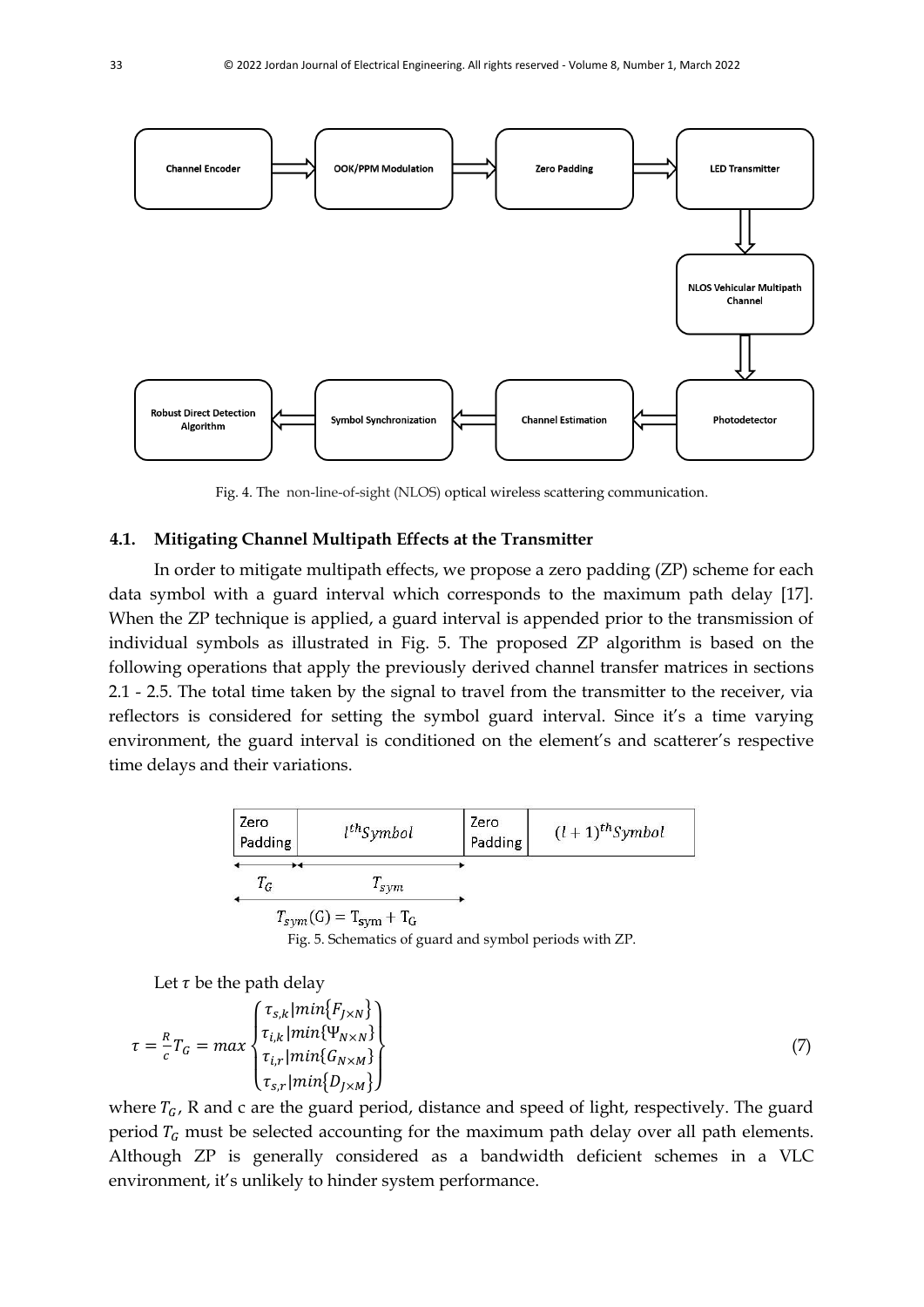#### **4.2. Direct Detection**

Direct Detection of the OOK modulated VLC signal can be done through the use of a photodetector. The output signals of the photo detector at the receiver considering the multipath channel can be given by

$$
y(\tau) = \sum_{l=1}^{L} h_l(t)x(\tau - lT) + n(\tau)
$$
\n(8)

where  $X(t) = [x_1(t), x_2(t), \dots, x_n(t)]$  is the data vector, *T* is the symbol interval and *n*(*τ*) is the background radiation intensity. We may assume the channel and its respective multipath scatterers exhibit a standard Gaussian distribution. Hence, assuming a field effect transistor (FET) receiver, the noise variance at the photo detector can be given as follows [18]:

$$
\sigma_{PD}^2 = \sigma_{shot}^2 + \sigma_{thermal}^2 \tag{9}
$$

where

$$
\sigma_{shot}^2 = 2q\gamma P_{rSignal}B + 2q\gamma P_{bg}I_2B\tag{10}
$$

Here  $q$  is the electron charge,  $B$  is the noise equivalent bandwidth,  $P_{rSional}$  is the received signal power,  $P_{ba}$  is the background radiation power,  $\gamma$  is a semi-empirical constant that depends on the carrier concentration in the channel and the device geometry, and *I*<sub>2</sub> is the noise bandwidth factor that accounts for a rectangular transmitted pulse shape. The thermal noise variance is provided as [19]:

$$
\sigma_{thermal}^2 = \frac{8p kT_A}{G} \eta A I_2 B^2 + \frac{16p^2 kT_A \Gamma}{g_m} \eta^2 A^2 I_3 B^3 \tag{11}
$$

where  $T_A$  is the environmental temperature, k is the Boltzman constant, p is the incident power, *A* is the receiver area, *G* is the open-loop voltage gain of the receiver amplifier, *η* is the capacitance of the photo detector per unit area, Γ is the FET channel noise factor, *gm* is the FET transconductance and *I*<sub>3</sub> is the noise bandwidth factor.

Since the Doppler shift will not exist in intensity modulation schemes, there is no need for a Doppler frequency compensator. With respect to receiving an OOK modulated symbol, direct detection will be applied by observing the minimized Euclidean distance from the average received signal power. Assuming channel state information (CSI) is known, a decision threshold will be derived as follows:

$$
\eta_0 = E[y(\tau)] = E[\sum_{l=0}^{L} h_l(t)x_0(\tau - lT) + n(\tau)] \tag{12}
$$

$$
\eta_1 = E[y(\tau)] = E\big[\sum_{l=0}^{L} h_l(t)x_1(\tau - lT) + n(\tau)\big]
$$
\n(13)

The Euclidean distance can be minimized as follows corresponding to an ideal single dimen-sional constellation:

$$
\gamma = \min\{|\mid V_{rec.} - V_{exp.}|\mid\}
$$
\n(14)

where  $V_{rec}$  is the instantaneous received signal represented by a vector and  $V_{exc}$  represents the vector corresponding to the expected value following the OOK format. Hence, the optimum region will occur with a minimum Euclidian distance. Assuming the signals scattering are Gaussian distributed and it can be regarded as a plane wave, the following probability density function (PDF) can be stated with respect to the corresponding OOK designations represented as *γ*.

$$
p(y|x_{\gamma}) = \frac{1}{\sqrt{2\pi(\sigma_{AWGN}^2 + \sigma_{PD}^2)}} \exp(\frac{\|y - \eta_{\gamma}\|}{2(\sigma_{AWGN}^2 + \sigma_{PD}^2)})
$$
(15)

where  $\sigma_{AWGN}^2$  is the variance of the additive white Gaussian noise (AWGN).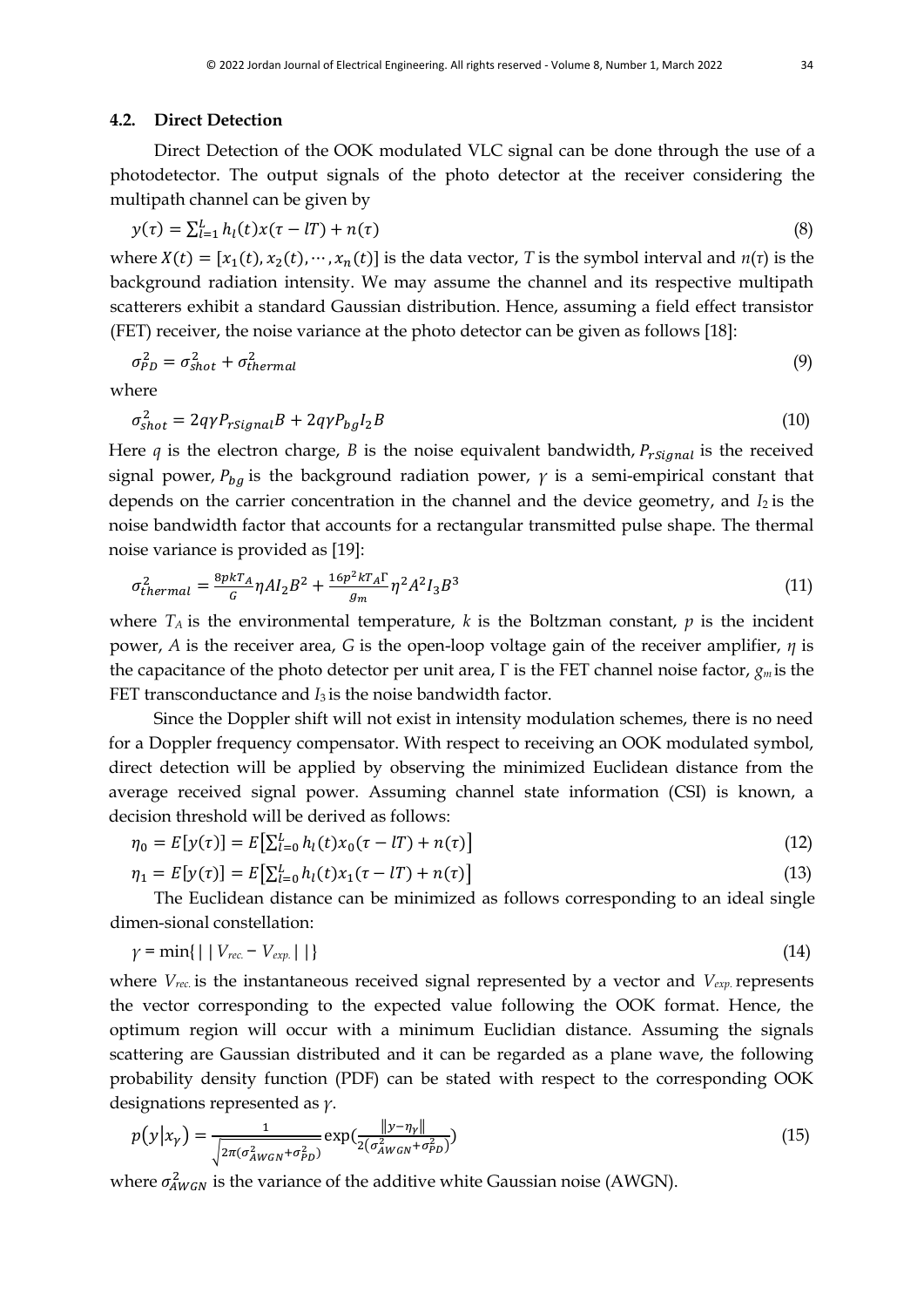In order to determine an approximate value for the decision threshold, the respective signal power for OOK is averaged and its Euclidean distance is conditioned at the receiver.

$$
\alpha = \frac{[\eta_0 + \eta_1]}{2} \tag{16}
$$

Equivalently, the decision threshold will be effective decided by implementing the previously derived PDF. Taking into account the received signal phase errors, we can clearly see that as long as there are no substantial multipath artifacts, the decision region can be effectively implemented as follows:

$$
\hat{y} = \begin{cases} p(y|x_0) > p(y|x_1) & y \approx 0 \\ p(y|x_0) < p(y|x_1) & y \approx 1 \end{cases} \tag{17}
$$

## **5. SIMULATIONS**

In our simulation, we use the ML toolbox in the Matlab (R2020b) suit of software. Our simulation parameters are shown in Table 1. Fig. 6 displays the overall 'Source to Receiver' path gains in a standard V2V scenario with respect to the emitted and received angles. Since the path gain depends on the emitted and received angles, a total window of -90 to 90 degrees has been used in our simulation. A FOV of 60 degrees and a reflection coefficient of 0.8 have been applied. The transmitter element and received areas are considered to be approximately 10−4 *m*2. The final distance parameter is distributed between 20 m and 120 m. Note that an increase in the distance affects the slope of the overall distribution while the maximum peak remaining constant. Hence, Fig. 6 illustrates that the path loss is minimal when there is a direct LOS at a close distance, in which case the maximum SNR is also achieved.

Table 1. Geometry parameters and its simulation values.

| Symbol              | Description                           | Value                        |
|---------------------|---------------------------------------|------------------------------|
| $s, r, i$ and $k$   | Transmitter, receiver, and reflectors | $(1-2)$ , $(0-6)$            |
| $\phi$ sr           | Emitting angle from $s$ to $r$        | 30 <sup>o</sup>              |
| $\theta$ sr         | Incident angle from $s$ to $r$        | 45°                          |
| Rsr                 | Distance between $s$ and $r$          | $20 - 120$ m                 |
| $A_r$               | Effective area of $r$                 | $1 \times 10^{-4}$ $m^2$     |
| $FOV_r$             | FOV of $r$ with respect to $s$        | 60 <sup>o</sup>              |
| $\phi$ sk           | Emitting angle between $s$ and $k$    | $-90° - 90°$                 |
| $\theta$ sk         | Incident angle between $s$ and $k$    | $-90^{\circ} - 90^{\circ}$   |
| $A_k$               | Reflector area                        | $150$ $cm2$                  |
| $\rho_i$            | the reflectivity                      | 0.8                          |
| $\phi$ ir           | Emitting angle between $r$ and $i$    | $-90^o - 90^o$               |
| $\theta$ ir         | Incident angle from $i$ to $r$        | $-90^{\circ} - 90^{\circ}$   |
| Rsk                 | Distance between $s$ and $k$          | $20 - 80$ m                  |
| Rik                 | Distance between $i$ and $k$          | $20 - 80$ m                  |
| Rir                 | Distance between $i$ and $r$          | $20 - 80$ m                  |
| $\phi$ ki           | Emitting angle between $k$ and $i$    | $-90^{\circ} - 90^{\circ}$   |
| θki                 | Incident angle between $k$ and $i$    | $-90^o - 90^o$               |
| $I_s(a_s, \beta_s)$ | Luminous intensity of $T$             | 1040 cd                      |
| $(a_s, \beta_s)$    | Position angles of $T$                | $-10^{\circ}$ , $10^{\circ}$ |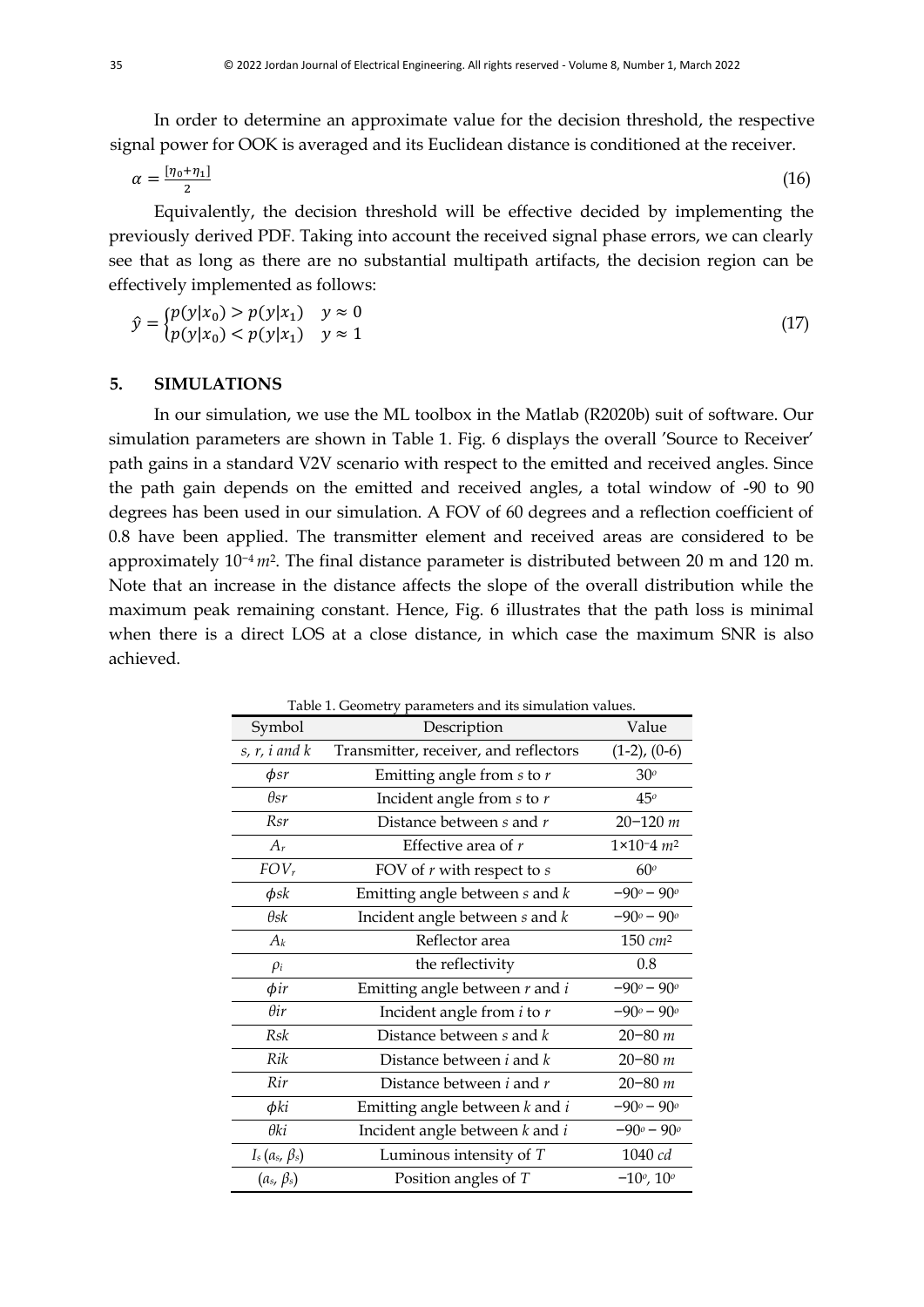

Fig. 6. Source to receiver transfer function.

Fig. 7 displays the multipath fading with varying path delays which shows greater fading as the path delay increases due to rapid fluctuations of the amplitude and phase. This is partly caused by the possibility of the transmitter and receiver being obstructed by a dense section thereby causing secondary interfering waves. In addition, an increased time delay amplifies scattering effects due to rough surfaces whose dimensions are on the order of the visible spectrum wavelength causing spreading.



In Fig. 8, the BER for our proposed model was simulated by differentiating the normalized projected path distributions which is effectively incorporated as stochastic scattering effects. Fig. 8 shows that the BER increases as the dominant LOS component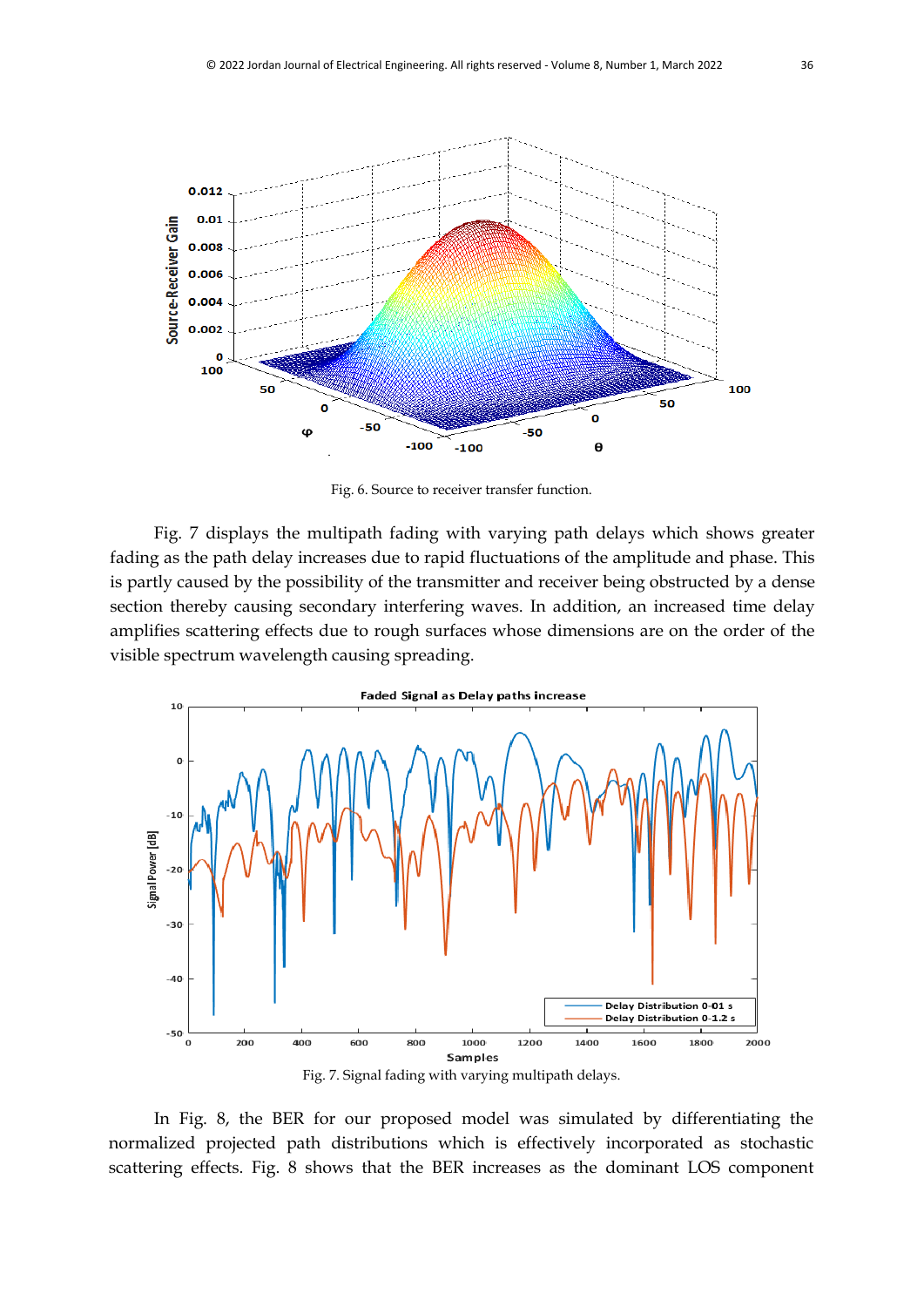decreases. The NLOS fading model represents our model whereas the LOS fading represents the ideal case without any scattered signal.



Fig. 8. Simulated BER with OOK and ML detection over VLC multipath channel.

#### **6. CONCLUSIONS**

For accurate evaluation of mobile V2V communication systems using VLC, an accurate channel model is essential. Developing such a channel model from the beginning is one of the objectives of this paper. General number of transmitting elements, reflectors and receiving elements are considered which essentially reflect a multipath MIMO optical wireless channel. The complete channel impulse response is derived by convolving the transmitter, channel and receiver matrices. This impulse response function is used to evaluate the channel, its dependency on the transmitter/receiver FOV and its fading characteristics. After the accurate channel model is derived, further investigation is done using a generic OOK communication system over this channel. Since the maximum channel delay can be estimated according to the proposed model, a ZP technique can be used for mitigating multipath effects. An expression for the PDF at the receiver is derived considering multipath effects as well as background radiation noise. Symbol detection at the receiver is done by minimizing Euclidean distance at the receiver.

#### **REFERENCES**

- [1] P. Zhao, N. Chi, "3.2 gbps underwater visible light communication system utilizing dual-branch multi-layer perceptron based post-equalizer," *Optics Communications*, vol. 460, pp. 125197, 2020.
- [2] N. Chi, Y. Zhou, S. Liang, F. Wang, J. Li, Y. Wang, "Enabling technologies for high-speed visible light communication employing cap modulation," *Journal of Lightwave Technology*, vol. 36, no. 2, pp. 510–518, 2018.